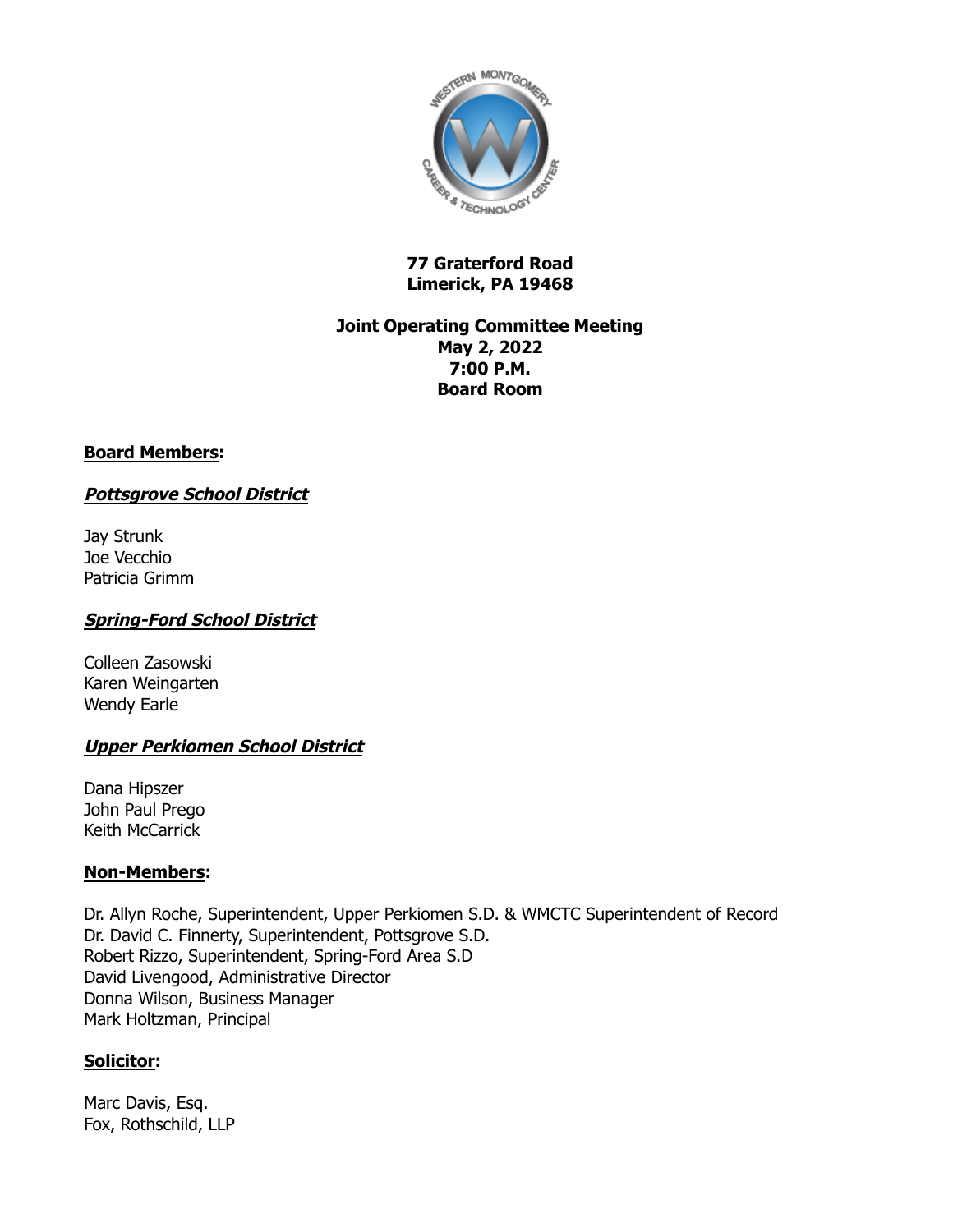## **AGENDA**

## **I. Call to Order**

A. Approval of JOC Minutes of April 4, 2022 Meeting **(Appendix A)**

# **II. Administrative Director Discussion/Information Items**

**III. Public Comments on Agenda Items**

#### **IV. Presentations**

### **V. Committee Reports**

- A. Superintendent of Record's Report Dr. Allyn Roche
- B. Business Manager's Report Ms. Donna Wilson
- C. Principal's Report Mr. Mark Holtzman
- D. Board Secretary's Report Mr. Keith McCarrick
- E. Solicitor's Report Mr. Marc Davis, Esq.

### **VI. Action Agenda**

- A. Personnel:
	- 1. Resignations:
		- a. The Administration recommends approving the resignation of Edward Plowfield, Facilities Manager, effective May 3, 2022.
		- b. The Administration recommends approving the resignation of Rachel Hetzel, Director of Technology, effective June 3, 2022.
	- 2. Supplemental Contracts:

The Administration recommends approving Evan Ducko, Electrical Occupations Instructor, Jenni King, Cosmetology Instructor, and Angela Reichert, Cosmetology Instructor, for curriculum development during the summer months of 2022, not to exceed 80 hours combined for the 2022-2023 school year at the rate of \$44.00/hr.

Motion by \_\_\_\_\_\_\_\_\_\_\_\_\_\_\_\_\_\_\_\_\_\_\_\_\_\_\_\_\_, seconded by \_\_\_\_\_\_\_\_\_\_\_\_\_\_\_\_\_\_\_\_\_\_\_\_\_\_ to approve the Personnel as presented.

## B. 2022-2023 Budget: **[\(Appendix](https://docs.google.com/spreadsheets/d/1OuZbq0lJ-0JMJWz1g7vcLRHDH5XorvBl/edit?usp=sharing&ouid=116477690860058712794&rtpof=true&sd=true) B)**

The Administration recommends approving the 2022-2023 budget as shown in Appendix B.

Motion by \_\_\_\_\_\_\_\_\_\_\_\_\_\_\_\_\_\_\_\_\_\_\_\_\_\_\_\_\_, seconded by \_\_\_\_\_\_\_\_\_\_\_\_\_\_\_\_\_\_\_\_\_\_\_\_\_\_ to approve the 2022-2023 Budget as shown as presented.

C. 2022-2023 Administration Calendar: **[\(Appendix](https://drive.google.com/file/d/1RxLnvxtvQIvn1k1YjPDZMovlir1WH8R1/view?usp=sharing) C)**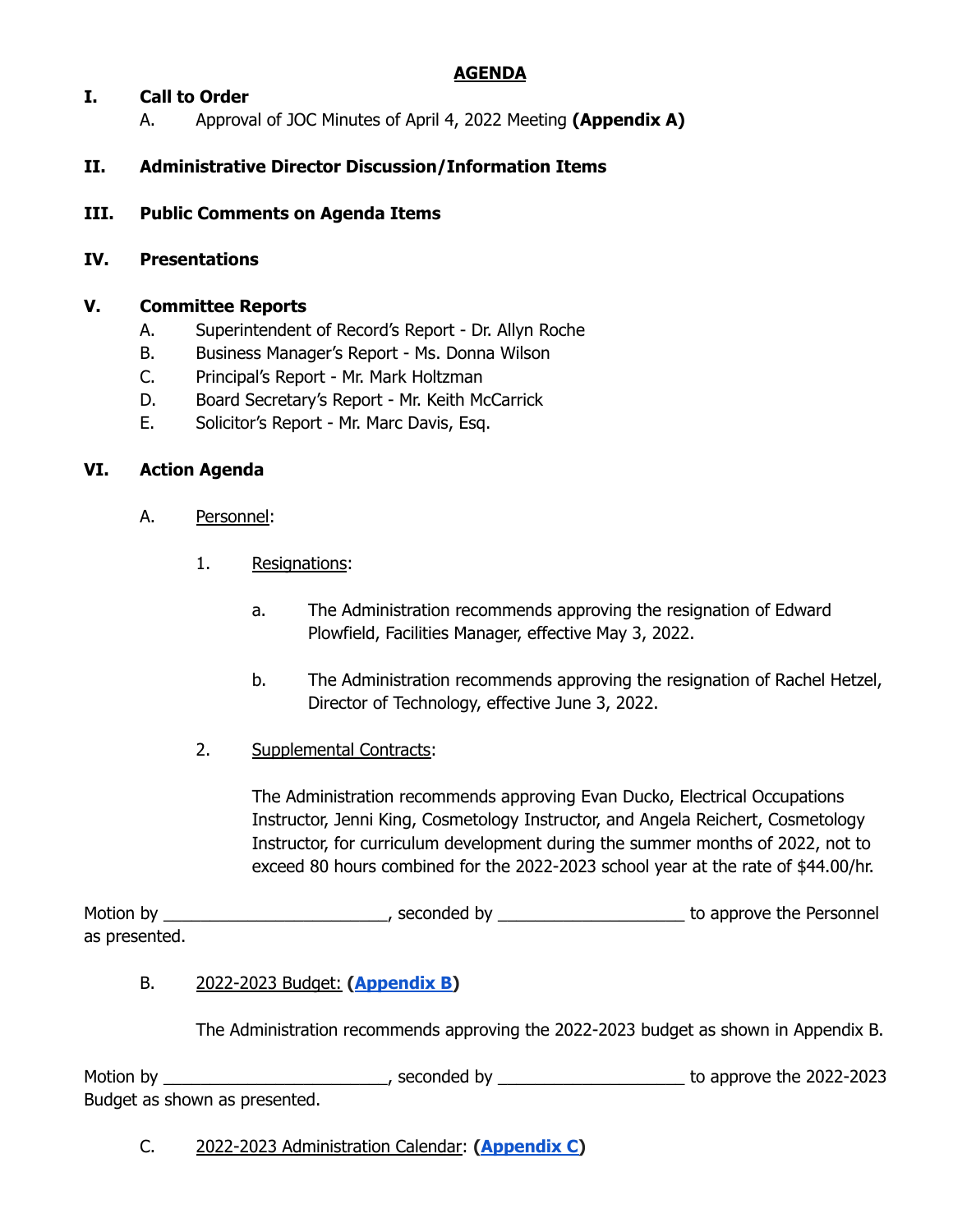The Administration recommends approving the 2022-2023 Administration Calendar as shown in Appendix C.

Motion by \_\_\_\_\_\_\_\_\_\_\_\_\_\_\_\_\_\_\_\_\_\_\_\_\_\_\_\_\_\_\_, seconded by \_\_\_\_\_\_\_\_\_\_\_\_\_\_\_\_\_\_\_\_\_\_\_\_\_ to approve the 2022-2023 Administration Calendar as presented.

# D. 2022-2023 Textbook Inventory: **[\(Appendix](https://docs.google.com/spreadsheets/d/11GTW00jit4oV6hBzpuIpPySV2k_3SBVUsR_zbVoJeGs/edit?usp=sharing) D)**

The Administration recommends approving the 2022-2023 Textbook Inventory as shown in Appendix D.

Motion by \_\_\_\_\_\_\_\_\_\_\_\_\_\_\_\_\_\_\_\_\_\_\_\_\_\_\_\_\_\_\_, seconded by \_\_\_\_\_\_\_\_\_\_\_\_\_\_\_\_\_\_\_\_\_\_\_\_\_ to approve the 2022-2023 Textbook Inventory as presented.

# E. 2022-2023 Panel of Physicians: **[\(Appendix](https://drive.google.com/file/d/1MMB8twbo0XAKr9iQaNjkhdzBUe_6j1-l/view?usp=sharing) E)**

The Administration recommends approving the 2022-2023 Panel of Physicians for Workers Compensation Premium Credit as shown in Appendix E.

Motion by \_\_\_\_\_\_\_\_\_\_\_\_\_\_\_\_\_\_\_\_\_\_\_\_\_\_\_\_\_\_\_, seconded by \_\_\_\_\_\_\_\_\_\_\_\_\_\_\_\_\_\_\_\_\_\_\_\_\_ to approve the 2022-2023 Panel of Physicians as presented.

# F. Flexible Instruction Day: **[\(Appendix](https://drive.google.com/file/d/1bih_XAX2pYwkruQcSkrDq-oziwXeGwqL/view?usp=sharing) F)**

The Administration recommends approving Flexible Instruction Day Program, available to public school entities to be used as an alternative approach to delivering instruction if a circumstance arises that prevents instruction in the customary manner, as shown in Appendix F.

Motion by \_\_\_\_\_\_\_\_\_\_\_\_\_\_\_\_\_\_\_\_\_\_\_\_\_\_\_\_\_\_, seconded by \_\_\_\_\_\_\_\_\_\_\_\_\_\_\_\_\_\_\_\_\_\_\_\_\_ to approve the Flexible Instruction Day Program as presented.

## G. Field Trips/Conferences:

1. PACTA Conference:

The Administration recommends the approval of David Livengood, Administrative Director and Mark Holtzman, Principal, to attend the PACTA (Pennsylvania Association of Career & Technical Administrators) Conference for Career and Technical Education: Leadership for Successheld in State College, PA, from July 25-28 2022, for an approximate cost of \$1,170.00.

2. HOSA Conference:

The Administration recommends the approval of Heather Zornek, Dental Occupations Instructor, and 1 student to attend the HOSA International Leadership Conference in Nashville, TN, from June 21 to June 26, 2022 for an approximate cost of \$2,100.00. Cost includes advisor only, to be paid by WMCTC. The student will pay for themselves.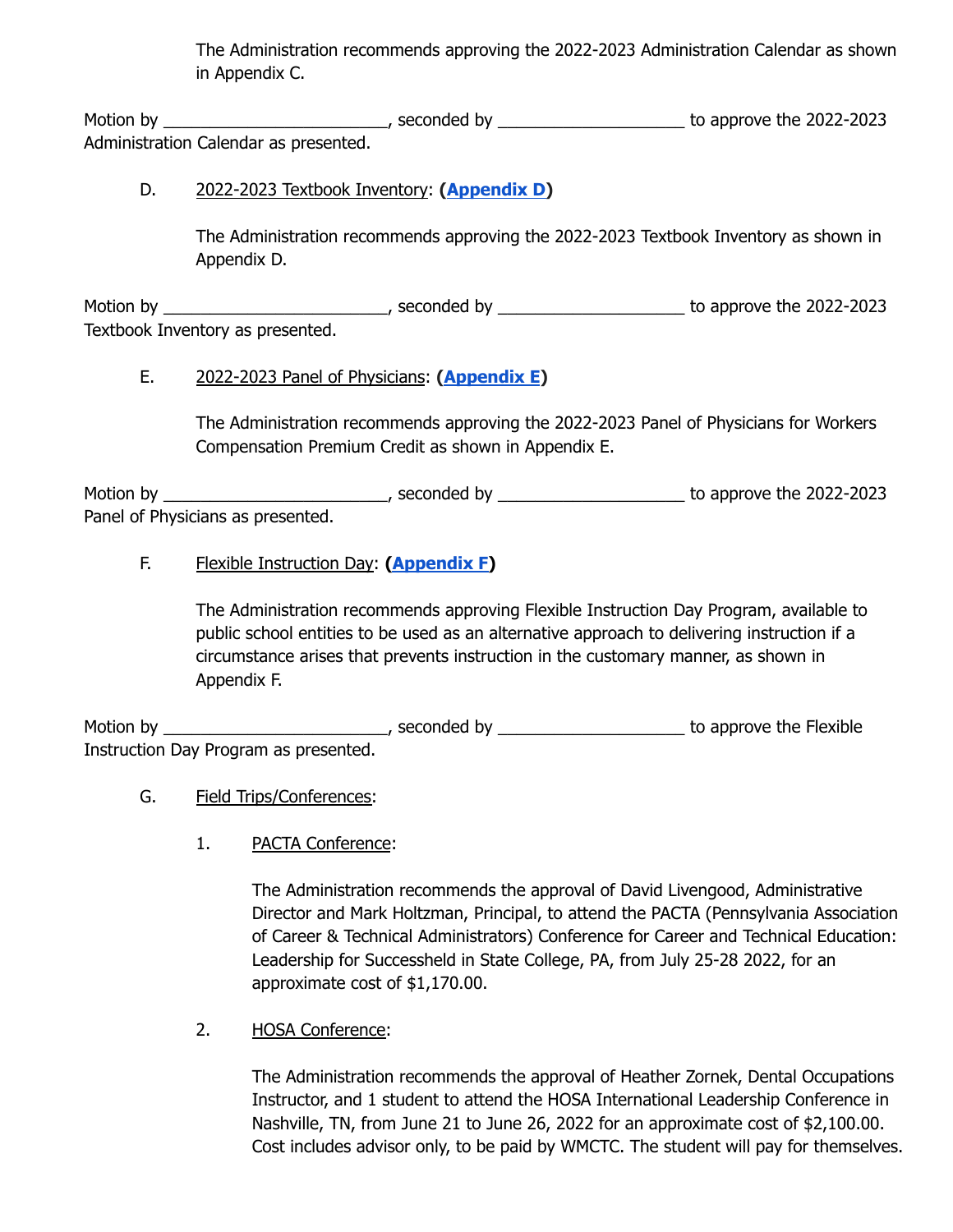## 3. PDAC Conference:

The Administration recommends the approval of David Livengood, Administrative Director, to attend the PDAC (Directors' Academy and Advisory Committee) Meeting in Philadelphia, PA, from June 9-10, 2022. Costs covered by Temple University.

## 4. Dental Occupations Field Trip:

The Administration recommends approving Heather Zornek, Dental Occupations Instructor, and 5 students to attend a day field trip on May 26th, 2022, to visit the Museum of Dentistry at 31 S Greene St, Baltimore, MD 21201.

Motion by \_\_\_\_\_\_\_\_\_\_\_\_\_\_\_\_\_\_\_\_\_\_\_\_\_\_\_\_\_\_\_\_, seconded by \_\_\_\_\_\_\_\_\_\_\_\_\_\_\_\_\_\_\_\_\_\_\_\_\_ to approve Field Trips/Conferences as presented.

# H. Agreements: **[\(Appendix](https://drive.google.com/file/d/1zsW4A7ygnsYJAfEp9ckvaDB-JlGvi7Sm/view?usp=sharing) G)**

The Administration recommends approving the Monitor Agreement for David Livengood, Administrative Director, to become an Approved Program Evaluation (APE) Volunteer for the Pennsylvania Department of Education for Public School Code of 1949 (24 P.S. §18-1803) and Chapter 339 Career and Technical Education Standards, as shown in Appendix G.

Motion by \_\_\_\_\_\_\_\_\_\_\_\_\_\_\_\_\_\_\_\_\_\_\_\_\_\_\_\_, seconded by \_\_\_\_\_\_\_\_\_\_\_\_\_\_\_\_\_\_\_\_\_\_\_\_\_\_ to approve Agreements as presented.

- I. Contracts:
	- 1. ICS Facilities Contract: **[\(Appendix](https://drive.google.com/file/d/1Asv2ngKausoOnU0idfivD66gJ49COlfi/view?usp=sharing) H)** The Administration recommends approving the proposed contract from ICS Facilities to develop a facility assessment and assist with long range capital planning efforts as shown in Appendix H.
	- 2. Go2 Service Contract: **([Appendix](https://drive.google.com/file/d/1MomYompkSmubyQpcyUlt9hYOYZ9jQ4tU/view?usp=sharing) I)**

The Administration recommends approving the Annual Service Contract and Service Agreement Rate Card from Go2 as shown in Appendix I.

3. PSBA Membership Renewal: **[\(Appendix](https://drive.google.com/file/d/1Q1iARw4YW1Rj5_4cl03pVuJbZrCCNDcp/view?usp=sharing) J)** The Administration recommends approving the Annual PSBA Membership Renewal for Policy Maintenance for 2022-2023 as shown in Appendix J.

Motion by \_\_\_\_\_\_\_\_\_\_\_\_\_\_\_\_\_\_\_\_\_\_\_\_\_\_\_\_, seconded by \_\_\_\_\_\_\_\_\_\_\_\_\_\_\_\_\_\_\_\_\_\_\_\_\_\_ to approve Contracts as presented.

- J. Finance:
	- 1. Cash Receipts and List of Bills: **[\(Appendix](https://drive.google.com/file/d/1rFsqo8r_9sCtmYB6dKgq_T4yKkbEelse/view?usp=sharing) K)**